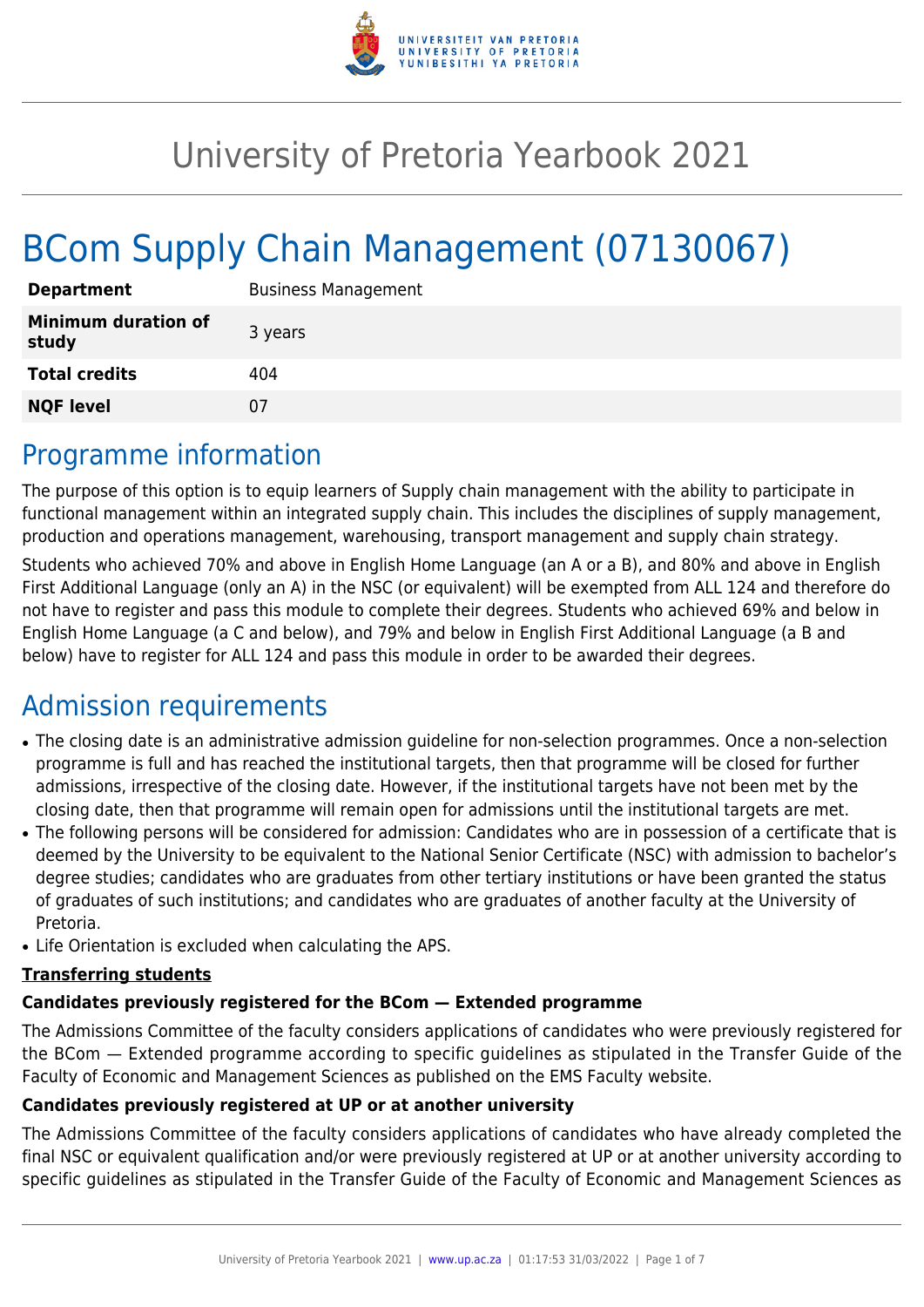

published on the EMS Faculty website. A complete academic record, as well as the final school leaving results, are required for such applications.

**NB:** Candidates who are still registered at another university must submit an academic record of their studies to the faculty as soon as possible after their final examinations. The closing date for these applications is **30 September**.

#### **Qualifications from countries other than South Africa**

- Citizens from countries other than South Africa and South African citizens with foreign qualifications must comply with all the other admission requirements and the prerequisites for subjects/modules.
- In addition to meeting the admission requirements, it may be expected from candidates to write the SAT, if required.
- Candidates must have completed the National Senior Certificate with admission to degree studies or a certificate of conditional exemption on the basis of a candidate's foreign qualifications, the so-called "Immigrant" or "Foreign Conditional Exemption". The only condition for the "Foreign Conditional Exemption" that is accepted is: 'completion of the degree course'. The exemption certificate is obtainable from Universities South Africa (USAf). Detailed information is available on the website at [click here](http://mb.usaf.ac.za)

#### **University of Pretoria website: [click here](http://www.up.ac.za/ems)**

|                                                                                | <b>Minimum requirements</b> |                    |          |            |
|--------------------------------------------------------------------------------|-----------------------------|--------------------|----------|------------|
| <b>Achievement level</b>                                                       |                             |                    |          |            |
| <b>English Home Language or</b><br><b>English First Additional</b><br>Language |                             | <b>Mathematics</b> |          | <b>APS</b> |
| NSC/IEB                                                                        | AS Level                    | NSC/IEB            | AS Level |            |
|                                                                                |                             | 4                  |          | RЛ         |

\* Cambridge A level candidates who obtained at least a D and International Baccalaureate (IB) HL candidates who obtained at least a 4 in the required subjects, will be considered for admission.

**Note**: Accountancy is not a subject requirement for any of the BCom or BAdmin programmes.

# Additional requirements

- a. General Regulations G.1 to G.15 (with the exception of Regulation G.11.2(c)) apply to a bachelor's degree.
- b. A student may not take more than the prescribed number of modules per semester unless the Dean decides otherwise.
- c. A student may take a module not listed as an elective module only if the prior approval of the Dean has been obtained.
- d. A student who is in possession of a bachelor's degree may not present any modules passed for that degree for another field of specialisation or degree in this Faculty. (See General Regulations G.8 and G.9)
- e. A module already passed may only be repeated with the approval of the Dean.
- f. A module passed may not be taken into account for more than one degree or field of specialisation.
- g. It remains the student's responsibility to ascertain, prior to registration, whether all the modules he/she intends taking can be accommodated in the class, test and examination timetables.
- h. The Faculty of Economic and Management Sciences supports an outcomes-based education system and places a high premium on the development of specific academic competences. Class attendance in all modules and for the full duration of all programmes is therefore compulsory for all students.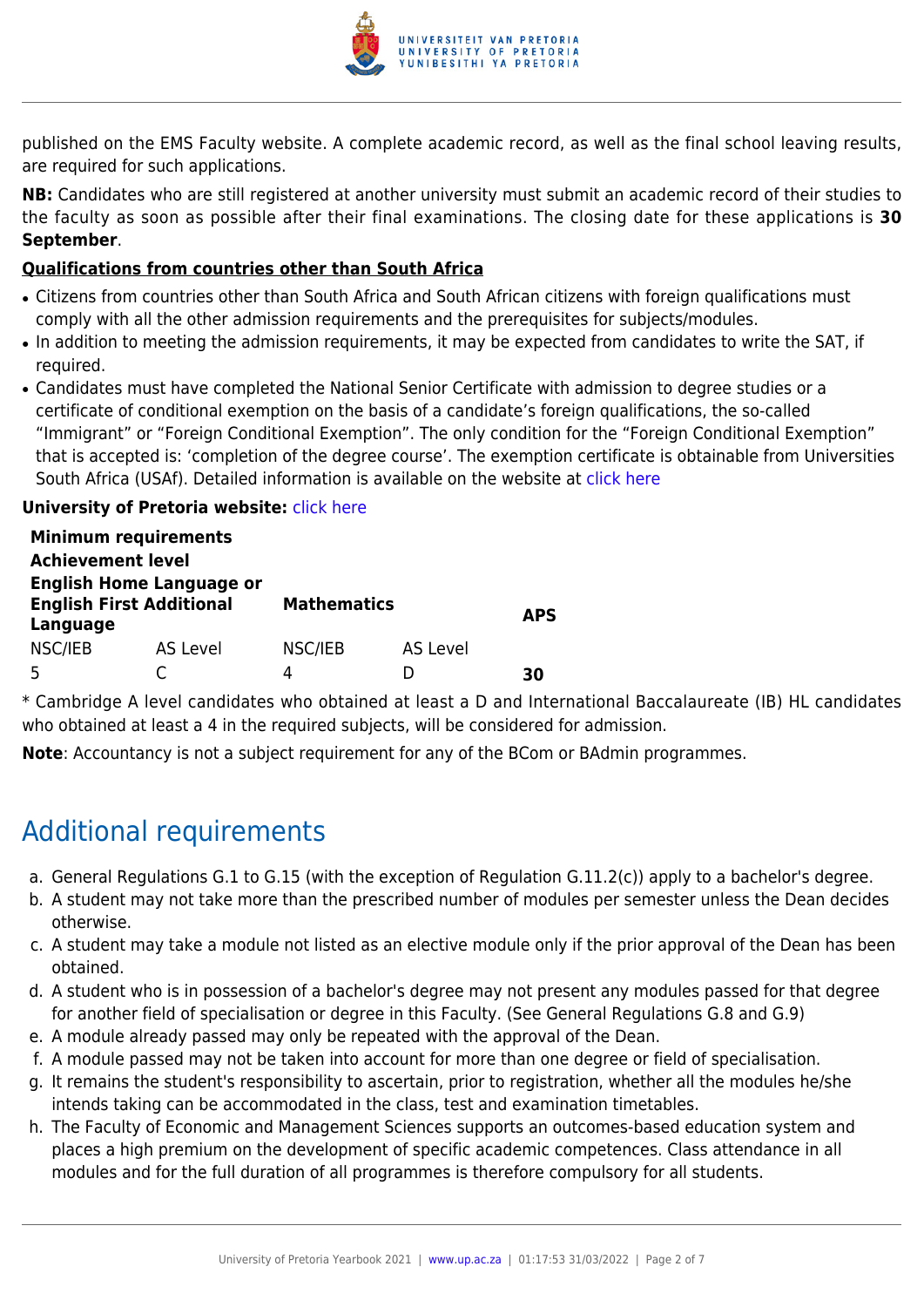

i. The Dean has the right of authorisation regarding matters not provided for in the General Regulations or the Faculty Regulations.

### Other programme-specific information

**Note**: See the alphabetical list of modules for prerequisites of all modules.

FRK 122 is a terminating module. Candidates will not be able to continue with Financial accounting in the second or third year.

FBS 212 and 222 are terminating modules. Candidates will not be able to continue with Financial management at 300-level.

### **Specialisation modules**: OBS 316 and 326.

"Major subject"

To be considered a "major subject" the equivalent of four 14-week modules, including two at 300-level, must be passed provided that:

- a module passed at 300-level shall only be recognised for degree purposes if the corresponding prescribed module(s) at 200-level has/have been passed, unless the Dean decides otherwise;
- the following modules which are offered at 300-level only, are also considered "major subjects": Labour law 311 (ABR 311), Labour relations 320 (ABV 320), and International business management 359 and 369 (OBS 359 and 369); and
- only two 14-week modules, or the equivalent thereof, that are not preceded by the 100- and 200-level modules, may be taken for degree purposes. In other words, at least four 14-week modules must be taken at 300-level that are preceded by the 100- and 200-level, except for modules offered on 200- and 300-level only.

It is thus the responsibility of students to ensure before registration, that their curricula comply with all the requirements of the applicable regulations.

# Promotion to next study year

According to General Regulation G.3 students have to comply with certain requirements as set by the Faculty Board.

- a. A student must pass at least 4 core semester or 2 core year modules to be admitted to the subsequent year of study.
- b. If a student has passed less than the required minimum of 4 core semester or 2 core year modules, he/she will not be readmitted to the Faculty of Economic and Management Sciences. Such a student may apply in writing to the Faculty's Admissions Committee to be readmitted conditionally – with the proviso that the Admissions Committee may set further conditions with regards to the student's academic progress. The Faculty's Admissions Committee may deny a student's application for readmission.
- c. If a student has been readmitted conditionally, his/her academic progress will be monitored after the first semester examinations to determine whether he/she has complied with the requirements set by the Admissions Committee. If not, his/her studies will be suspended.
- d. A student whose studies have been suspended because of his/her poor academic performance has the right to appeal against the decision of the Faculty's Admissions Committee.
- e. A student may be refused promotion to a subsequent year of study if the prescribed tuition fees are not paid.
- f. A student may be refused admission to the examination, or promotion to a subsequent year of study or promotion in a module (if applicable) if he/ she fails to fulfil the attendance requirements. Class attendance in all modules and for the full duration of all programmes is compulsory for all students.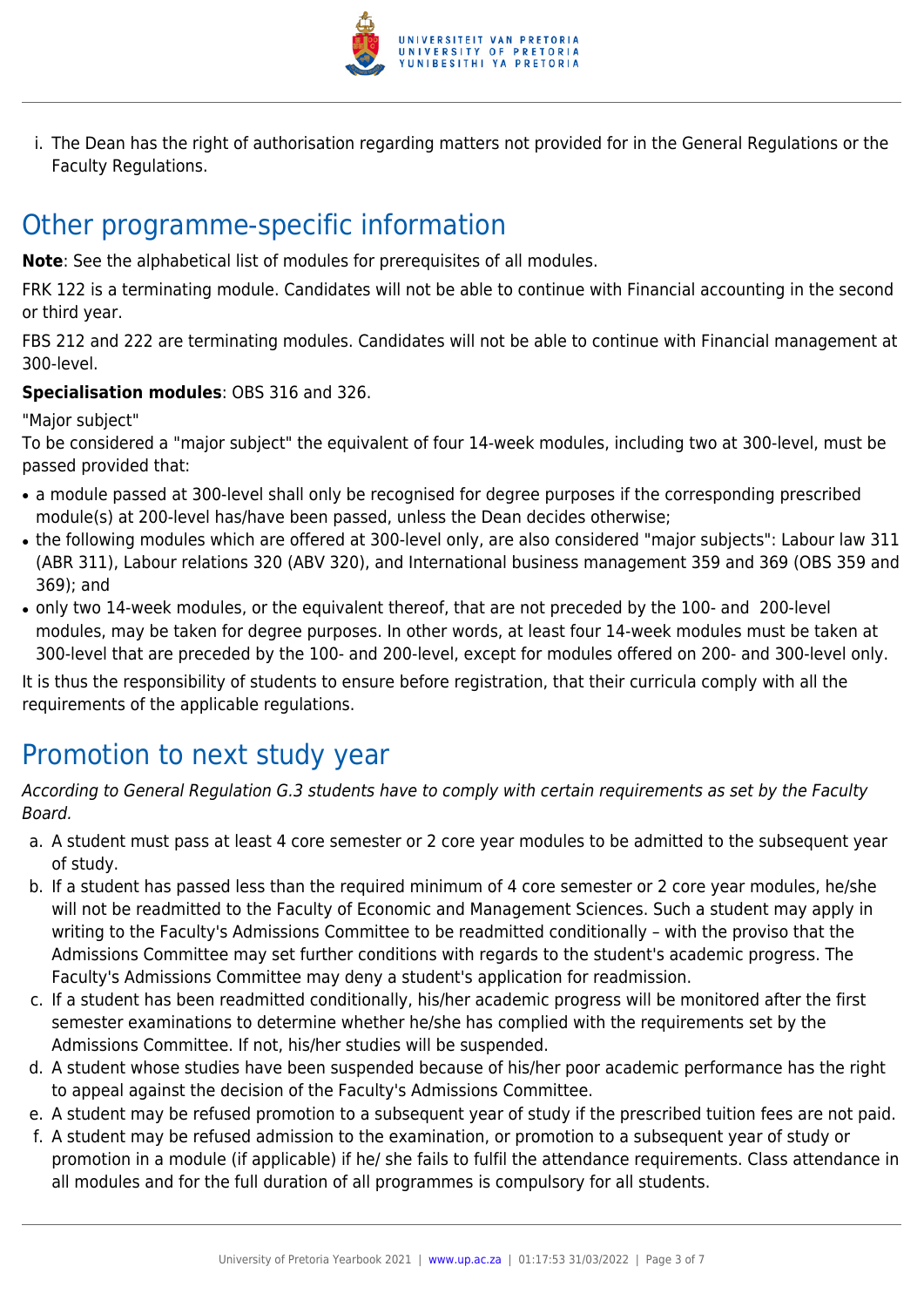

# Pass with distinction

- a. A degree may be awarded with distinction provided the candidate meets the following criteria:
- i. Completes the degree within three years;
- ii. Obtains a Cumulative Grade Point Average (CGPA) of 75%;
- iii. Repeated passed modules will not be considered. The initial pass mark of module will be used when calculating the GPA.
- b. A degree will only be awarded with distinction to transferees from other degrees in the Faculty of Economic and Management Sciences, other faculties and from other universities who still complete their bachelor degrees within three years (including the years registered for the other degree and credits transferred and recognised).
- c. The GPA will be not be rounded up to a whole number.
- d. Exceptional cases will be considered by the Dean.

# General information

### **Minimum requirements for bachelor's degrees; semester and year modules; new regulations**

- 1. Students who commenced their studies before 2015 must complete the programme in terms of the curriculum of the year in which they commenced their studies, or in terms of the curriculum of the year in which they switched to their current field of specialisation. Students who prefer to do so may, however, apply to change over to the latest curriculum, but then they should comply with all the requirements thereof and they may not revert to the regulations of an earlier year.
- 2. Students who are registering for a degree programme for the first time from 2015 onward must take the modules indicated under the particular field of specialisation.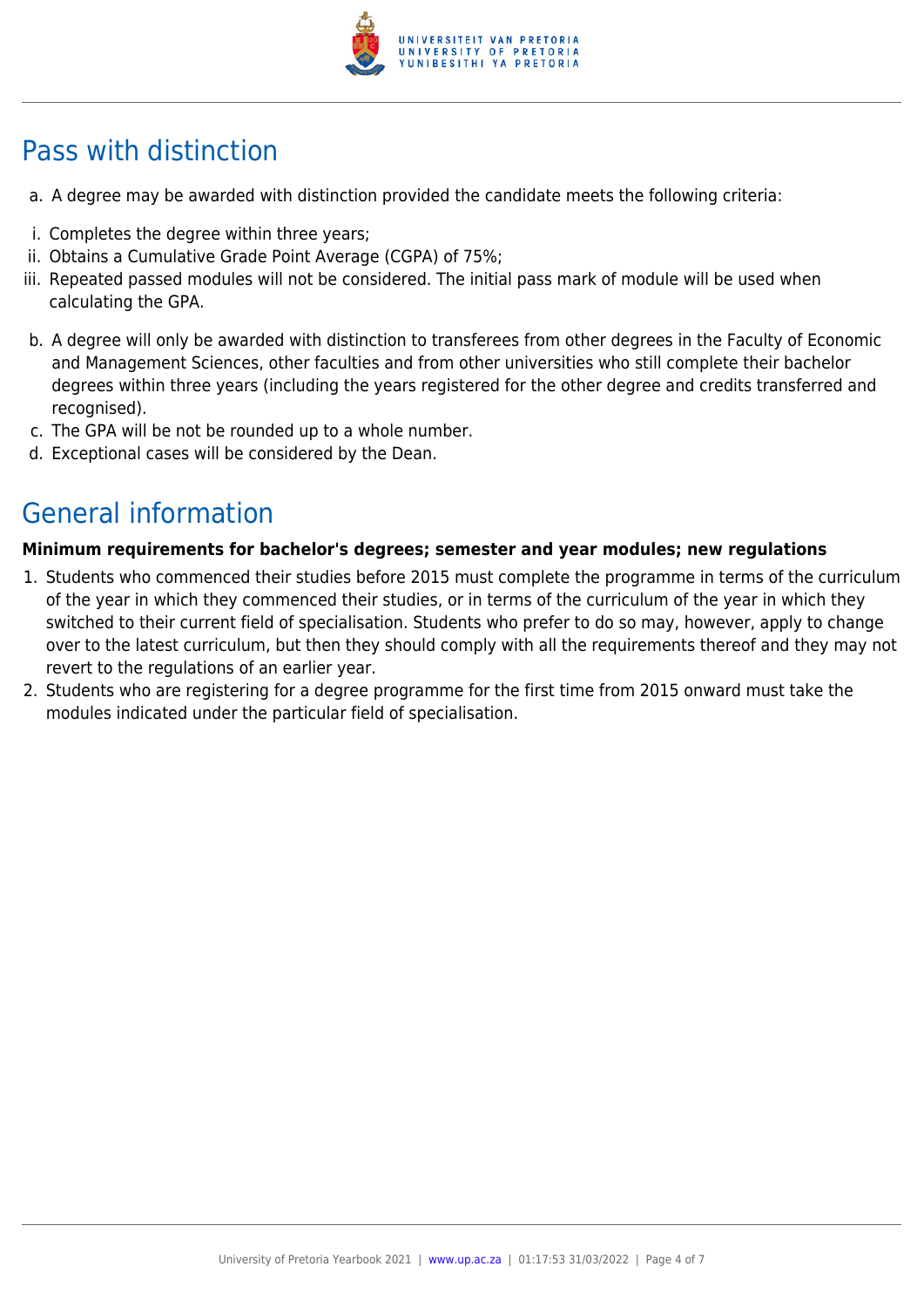

### Curriculum: Year 1

#### **Minimum credits: 125**

Students who obtained at least a symbol 5 (60-69%) in Mathematics in the final NSC (or equivalent) will be admitted to STK 110 and STK 120; all other students must first pass Statistics 113 and 123. STK 110 will be credited but STK 120 still needs to be passed.

### **Fundamental modules**

[Academic information management 111](https://www.up.ac.za/yearbooks/2021/modules/view/AIM 111) (AIM 111) - Credits: 4.00 [Academic information management 121](https://www.up.ac.za/yearbooks/2021/modules/view/AIM 121) (AIM 121) - Credits: 4.00 [Academic literacy for Economic and Management Sciences 124](https://www.up.ac.za/yearbooks/2021/modules/view/ALL 124) (ALL 124) - Credits: 6.00 [Academic orientation 107](https://www.up.ac.za/yearbooks/2021/modules/view/UPO 107) (UPO 107) - Credits: 0.00

### **Core modules**

[Marketing management 120](https://www.up.ac.za/yearbooks/2021/modules/view/BEM 120) (BEM 120) - Credits: 10.00 [Economics 110](https://www.up.ac.za/yearbooks/2021/modules/view/EKN 110) (EKN 110) - Credits: 10.00 [Economics 120](https://www.up.ac.za/yearbooks/2021/modules/view/EKN 120) (EKN 120) - Credits: 10.00 [Financial accounting 111](https://www.up.ac.za/yearbooks/2021/modules/view/FRK 111) (FRK 111) - Credits: 10.00 [Financial accounting 122](https://www.up.ac.za/yearbooks/2021/modules/view/FRK 122) (FRK 122) - Credits: 12.00 [Informatics 112](https://www.up.ac.za/yearbooks/2021/modules/view/INF 112) (INF 112) - Credits: 10.00 [Informatics 183](https://www.up.ac.za/yearbooks/2021/modules/view/INF 183) (INF 183) - Credits: 3.00 [Business management 114](https://www.up.ac.za/yearbooks/2021/modules/view/OBS 114) (OBS 114) - Credits: 10.00 [Business management 124](https://www.up.ac.za/yearbooks/2021/modules/view/OBS 124) (OBS 124) - Credits: 10.00 [Statistics 110](https://www.up.ac.za/yearbooks/2021/modules/view/STK 110) (STK 110) - Credits: 13.00 [Statistics 113](https://www.up.ac.za/yearbooks/2021/modules/view/STK 113) (STK 113) - Credits: 11.00 [Statistics 120](https://www.up.ac.za/yearbooks/2021/modules/view/STK 120) (STK 120) - Credits: 13.00 [Statistics 123](https://www.up.ac.za/yearbooks/2021/modules/view/STK 123) (STK 123) - Credits: 12.00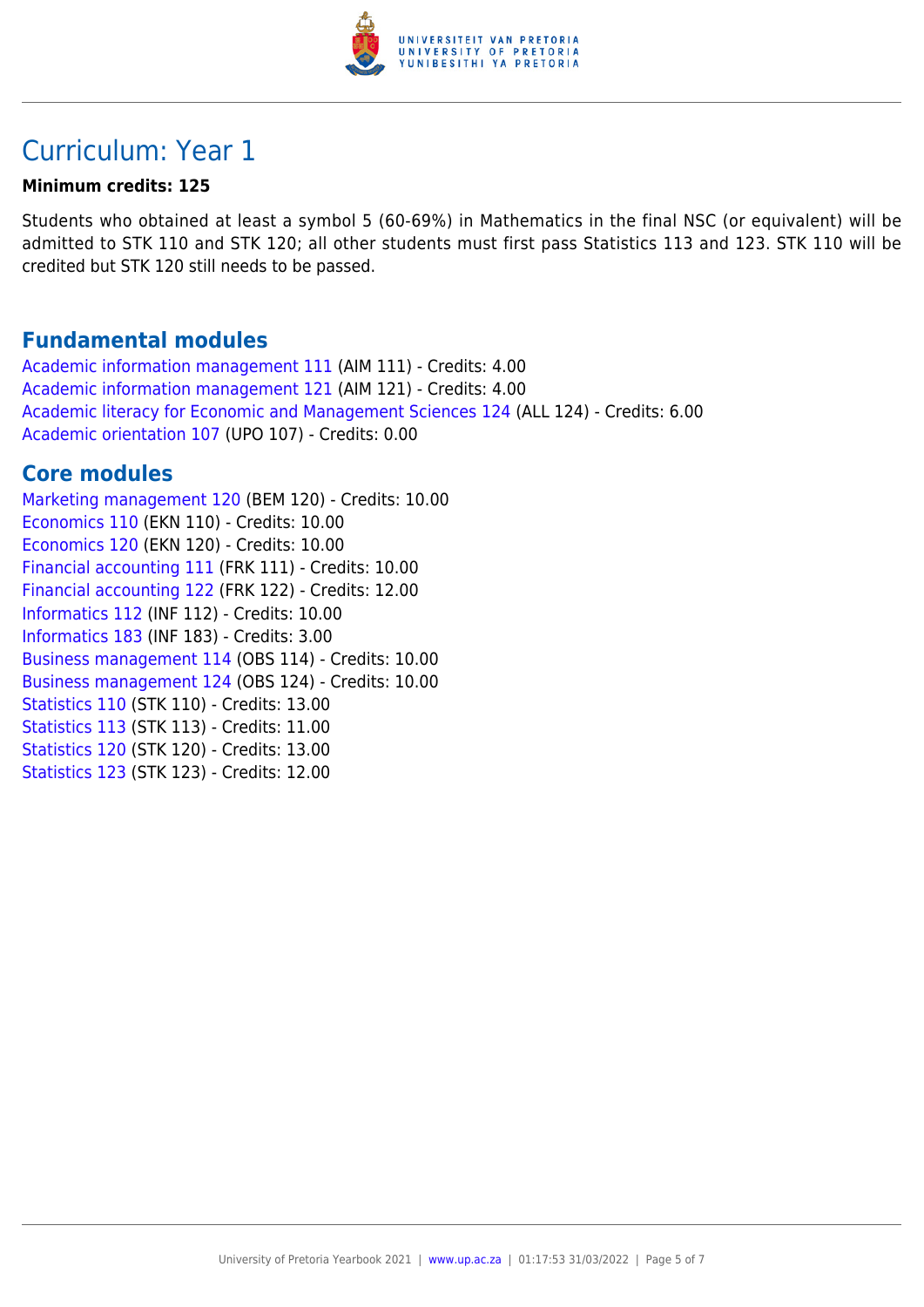

### Curriculum: Year 2

**Minimum credits: 159**

### **Fundamental modules**

[Responsible management 214](https://www.up.ac.za/yearbooks/2021/modules/view/OBS 214) (OBS 214) - Credits: 10.00

### **Core modules**

[Consumer behaviour 212](https://www.up.ac.za/yearbooks/2021/modules/view/BEM 212) (BEM 212) - Credits: 16.00 [Business law 210](https://www.up.ac.za/yearbooks/2021/modules/view/BER 210) (BER 210) - Credits: 16.00 [Business law 220](https://www.up.ac.za/yearbooks/2021/modules/view/BER 220) (BER 220) - Credits: 16.00 [Financial management 212](https://www.up.ac.za/yearbooks/2021/modules/view/FBS 212) (FBS 212) - Credits: 16.00 [Financial management 222](https://www.up.ac.za/yearbooks/2021/modules/view/FBS 222) (FBS 222) - Credits: 16.00 [Communication management 281](https://www.up.ac.za/yearbooks/2021/modules/view/KOB 281) (KOB 281) - Credits: 5.00 [Business management 210](https://www.up.ac.za/yearbooks/2021/modules/view/OBS 210) (OBS 210) - Credits: 16.00 [Supply chain management 216](https://www.up.ac.za/yearbooks/2021/modules/view/OBS 216) (OBS 216) - Credits: 16.00 [Business management 220](https://www.up.ac.za/yearbooks/2021/modules/view/OBS 220) (OBS 220) - Credits: 16.00 [Supply chain management 226](https://www.up.ac.za/yearbooks/2021/modules/view/OBS 226) (OBS 226) - Credits: 16.00